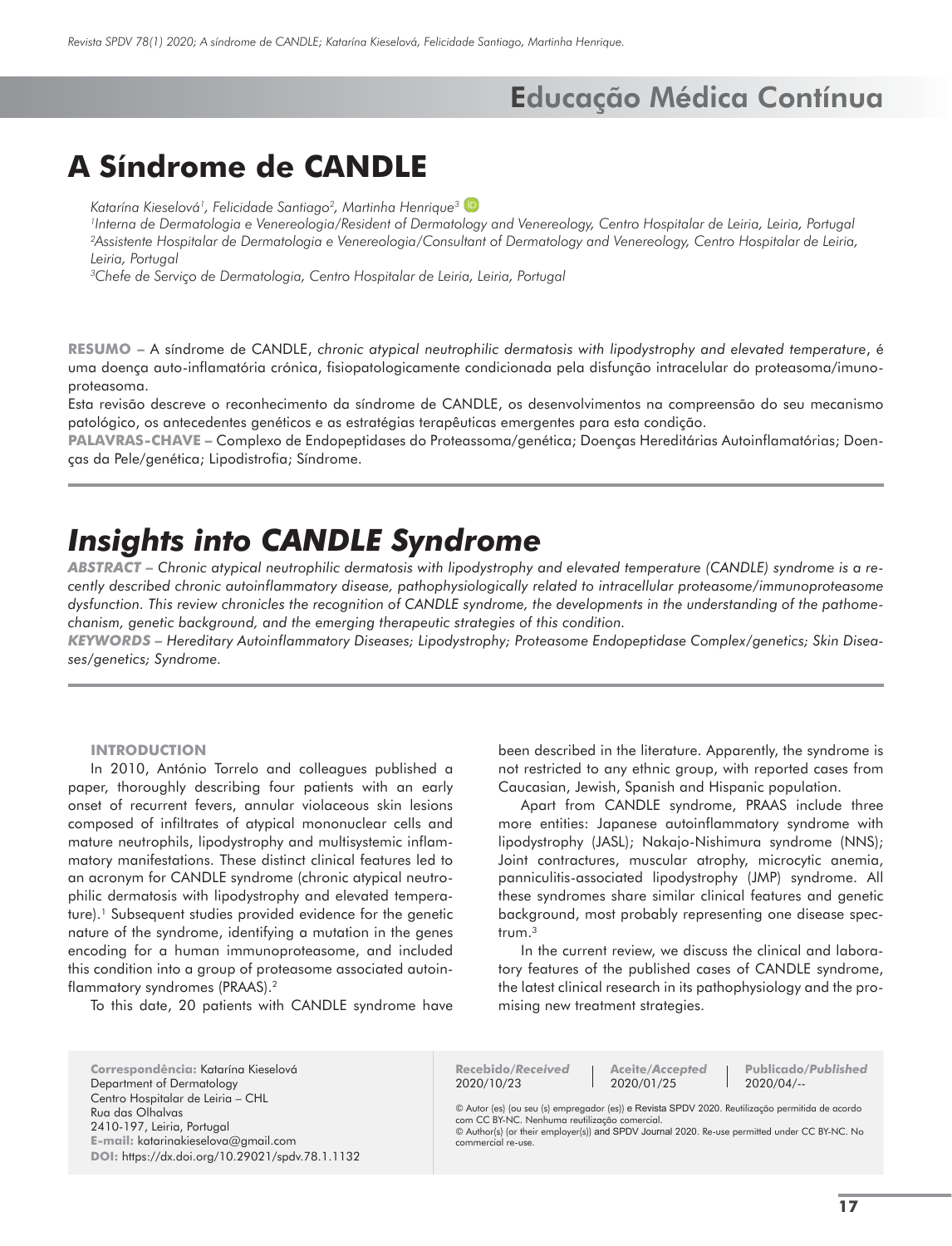#### **GENETIC BACKGROUND AND PATHOPHYSIOLOGY**

With the recognition of CANDLE syndrome, abnormal inflammatory response was postulated, later attributed to proteasome–immunoproteasome dysfunction.1,2 The first identified mutations linked to CANDLE syndrome were limited to proteasome subunit β type 8 gene (*PSMB8*), which encodes the inducible β5i subunit of the proteasome. Most of patients reported, presented with homozygous or compound heterozygous mutation in *PSMB8*. However, one patient did not show a mutation in *PSMB8* gene, suggesting that other genes may be involved in the aetiology of CANDLE syndrome.2 More recently, Brehm A *et al*, analysed eight patients with a clinical phenotype of CANDLE syndrome and recognized 8 different mutations in further 4 genes that encode other proteasome subunits: proteasome subunit alpha-type 3 (*PSMB3*); proteasome subunit beta-type 4 (*PSMB4*); proteasome subunit beta-type 9 (*PSMB9*); and proteasome maturation protein (*POMP*).4 Proteasome gene mutation variably affects transcription, protein expression, protein folding, proteasome assembly and proteasome activity.4 These findings further confirmed considerable genetic heterogeneity underlying CANDLE syndrome, with recessive inheritance pattern in one proteasome subunit (monogenic, homozygous or compound heterozygous) or two different subunits digenic, or, rarely, in an autosomal dominant fashion.4,5

Proteasomes are large protease complexes located in cytoplasm, endoplasmic reticulum and nucleus, consisting of two components: the 19S regulatory particle and the 20S core particle. The eukaryotic proteasome degrades the majority of damaged or waste proteins in the cell under normal conditions. Most substrates designated to degradation are first flagged by ubiquitin conjugation system, which then directs them to the proteasome.

Immunoproteasomes are special isoform of proteasomes, induced in most cells by oxidative stress and proinflammatory cytokines, mainly by type I interferons (IFNs). The type I IFNs bind to IFN-a membrane receptors, triggering a signal in the JAK/STAT pathway. Immunoproteasome complexes serve as processors of antigen for presentation by major histocompatibility complex molecules and are involved in degradation of oxidised proteins in order to maintain cellular homeostasis. When the cell is exposed to certain triggers, such as viral infection, the production of IFNs increases, leading to increased immunoproteasome formation and pathogen-derived protein degradation.<sup>6,7</sup>

In cells with a dysfunctional proteasome-immunoproteasome the catalytic activity is insufficient leading to intracellular accumulation of damaged proteins, particularly during cellular stress. These unprocessed proteins are further marked with more ubiquitin, increasing interferon signalling that leads to elevated production of proteasomes incapable of protein degradation, creating a vicious cycle of inflammation.<sup>5,7</sup>

As a result, in CANDLE syndrome, proteasome defects lead to a continuous state of inflammation with exacerbations under situations of stress, when higher requirements of removing waste proteins are not met.<sup>5</sup>

### **CLINICAL PRESENTATION**

CANDLE syndrome is an auto-inflammatory multisystem disease. The first symptoms begin in early childhood (often in the first weeks of life) with skin eruptions and recurrent episodes of fever, which may occur daily, even with no apparent trigger.

The most prominent skin manifestations, invariably present in all patients, are annular erythematous or violaceous plaques with an elevated border and a flat centre (Fig. 1), lasting for a few days or weeks and progressing to a residual purpuric macule. Whereas they are almost always present during childhood, they may be less conspicuous after puberty.2,5 Additionally, during early infancy CANDLE patients present with periocular erythematous and/or perioral edema and pernio-like lesions on acral sites, which also tend to fade with increasing age. $1,2,5$ 



Figure 1 - Erythemato-violaceous plaques on the thighs in a patient with CANDLE syndrome (author's archive).

Lipodystrophy, a key manifestation of all PRAAS present in all published cases, starts in early childhood and has a progressive course. The loss of subcutaneous fat tissue is first noted on the face, with flattening or indentation of convex contours of the face, with subsequent involvement of trunk and upper limbs. The cause is not yet fully understood, but it has been suggested that downregulation of *PSMB8* with increased IFN signalling, together with chronic inflammation may play a role in its pathogenesis.5,8 Swollen eyelids with periorbital erythema together with facial lipodystrophy confer typical phenotype of CANDLE syndrome patients (Fig. 2).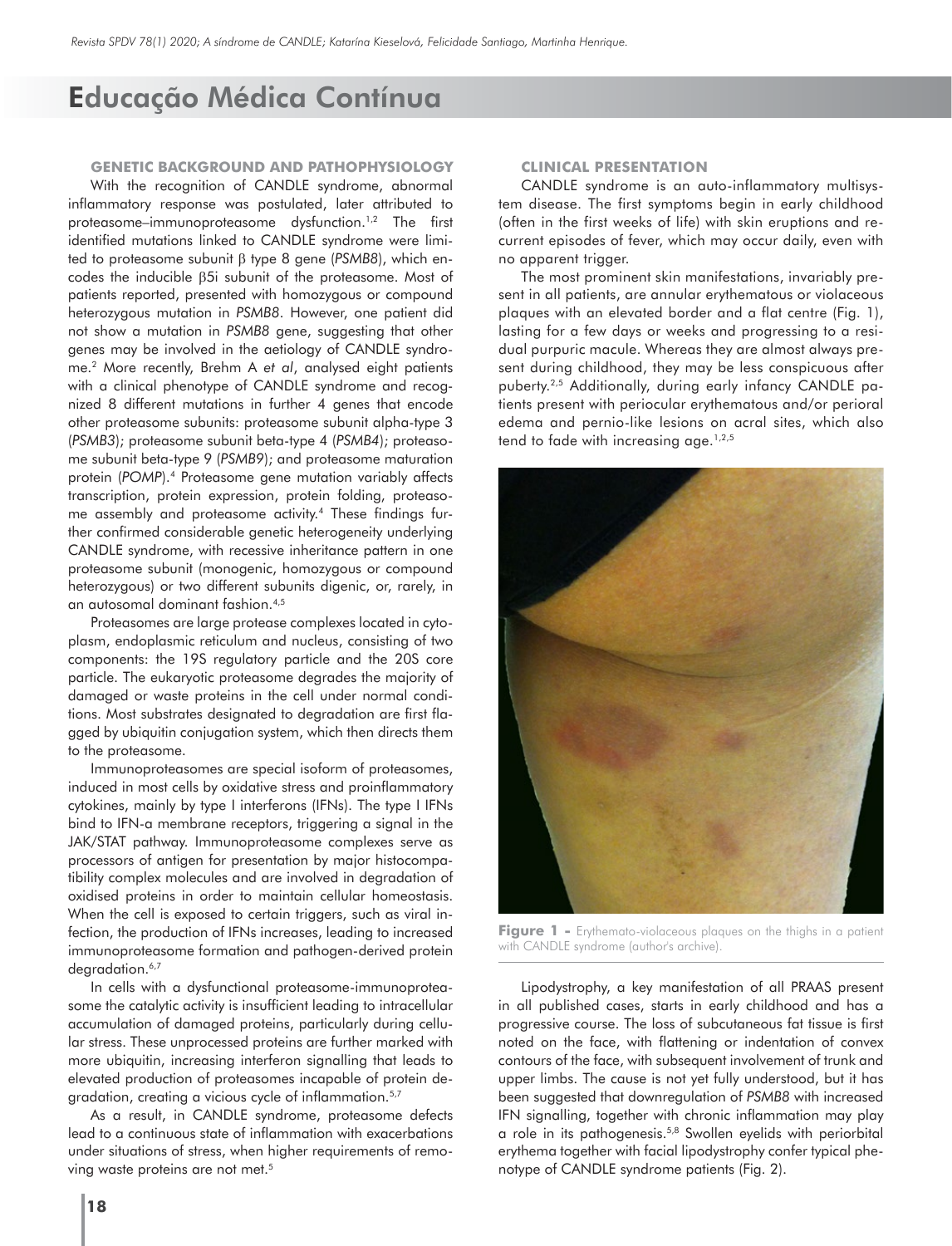

Figure 2 - Facial lipodystrophy, erythematous periorbital plaques, and parotid gland enlargement (author's archive).

The abdominal fat tissue, on the contrary, tends to be increased, which leads to metabolic disturbances, such as acanthosis nigricans and hirsutism. Hepatosplenomegaly, described in about 65% of CANDLE syndrome patients, further contributes to a protuberant abdomen.<sup>2,5,9</sup>

Some degree of arthralgia has been described in 80% cases. Patients experience pain that predominantly affects small joints of the hands and feet. Interestingly, most patients complain of joint pain without overt signs of arthritis. With disease progression patients develop joint contractures, which can lead to patients' limited mobility when associated with myositis and muscle wasting (Fig. 3).<sup>1,2,5,10</sup>

Other typical features observed in two thirds of published cases include delayed physical development with growth retardation and failure to thrive. However, most patients with CANDLE do not show intellectual disability.<sup>5</sup>

With increasing number of published cases, several other clinical features were reported that may be variably linked to CANDLE syndrome: aseptic lymphocytic meningitis (15%), basal ganglia calcifications (20%), diabetes mellitus, ear and nose chondritis, otitis, episcleritis, conjunctivitis, lymphadenopathy, parotiditis, carditis, pneumonitis, nephritis, epididymitis.1,2,5,9-16

As shown, virtually every organ may be affected with ongoing and longstanding inflammation. The clinical and laboratory features of published cases are summarized in Table 1.

The course of the disease is variable, including some cases with fatal outcome.2,16

## Educação Médica Contínua



Figure 3 - Joint contractures and muscle atrophy on the hands (author's archive).

**LABORATORY AND HISTOPATHOLOGIC FINDINGS** Abnormal laboratory values reflect the continuous chronic inflammation in patients with CANDLE syndrome. All affected individuals present with hypochromic anaemia and persistent elevation of acute phase reactants. In addition, elevation of liver transaminases and hypertriglyceridemia are present in 65% and 45% of cases, respectively. Transient thrombocytosis or thrombocytopenia, neutropenia, lymphopenia can be variably observed. Autoimmunity markers are usually negative, although antinuclear antibodies titres may be increased in some patients.<sup>1,2,5</sup>

Skin biopsy is an essential diagnostic tool as the histological features of cutaneous lesions in CANDLE syndrome are very characteristic and may permit an early diagnosis. The histological hallmark of skin lesions is the presence of atypical or immature myeloid cells that may mimic leukaemia cutis. This infiltrate localized at the perivascular and interstitial dermis extends into the subcutis and is further composed of mononuclear cells, neutrophils and eosinophils and some mature lymphocytes.19 Immunohistochemistry stains show strong positivity for myeloperoxidase and chloroacetate esterase, confirming presence of myeloid cells, and positivity for CD68 and CD163 indicating the presence of histiocytes and macrophages (Fig. 4). Additionally, CD123 positive staining shows admixture of plasmacytoid dendritic cells.19,20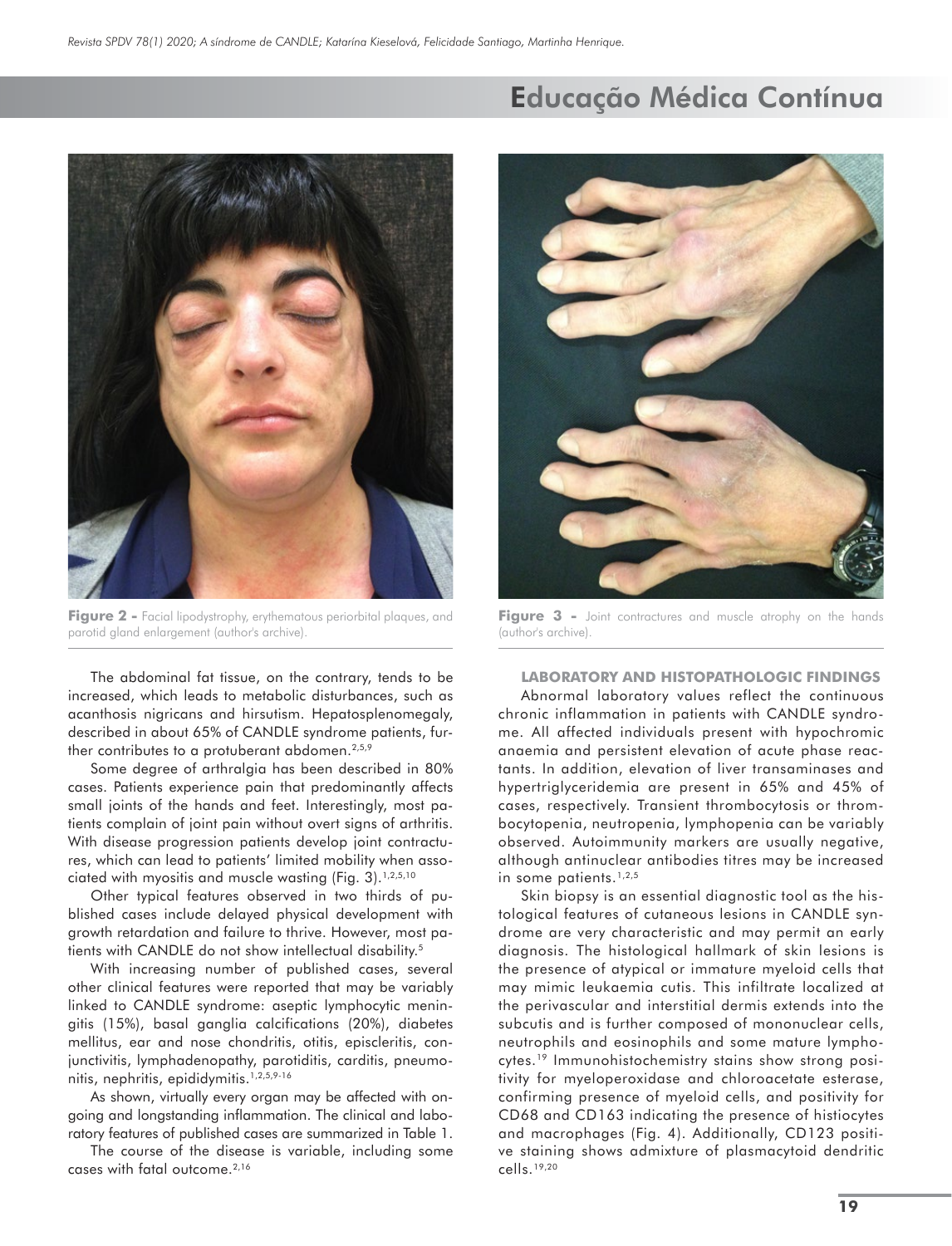|                                                                                     | 8y,<br>$M^{1,2}$  | 10y,<br>F <sup>1,2</sup>          | 14y,<br>F <sup>1,2</sup> | $2y_{r}$          | 12, 5y<br>$M^{10}$                | 5,5y<br>M <sup>2</sup>         | 3,5y,<br>M <sup>2</sup> | 6у,<br>F <sup>2</sup> | 2,5y,<br>F <sup>1,2</sup>         | 22y,<br>M <sup>2</sup>            | 5M,<br>F16 | 24y<br>M <sup>15</sup>            | 12y<br>F <sup>17</sup> | $\frac{3y}{M^{12}}$ | 36y<br>$F^{18}$   | 15y<br>F <sup>13</sup> | $2y_t$<br>M <sup>13</sup>         | $\frac{11y}{F^{15}}$ | 5y<br>M <sup>14</sup>             | $\frac{6y}{M^9}$  |
|-------------------------------------------------------------------------------------|-------------------|-----------------------------------|--------------------------|-------------------|-----------------------------------|--------------------------------|-------------------------|-----------------------|-----------------------------------|-----------------------------------|------------|-----------------------------------|------------------------|---------------------|-------------------|------------------------|-----------------------------------|----------------------|-----------------------------------|-------------------|
| <b>Mutation</b>                                                                     | PSMB8             | PSMB8                             | <b>NA</b>                | PSMB8             | PSMB8                             | No<br>PSMB8<br>PSMB9<br>PSMB10 | PSMB8                   | PSMB8                 | PSMB8                             | SMB8                              | PSMB8      | No<br>PSMB8                       | Not<br>tested          | PSMB8               | PSMB8             | No<br>PSMB8            | PSMB8                             | No<br>PSMB8          | PSMB8                             | PSMB8             |
| Age of presen-<br>tation                                                            | 1M                | 6M                                | During<br>first<br>6M    | 1W                | 1M                                | 2W                             | 2M                      | 2W                    | 1M                                | Infancy                           | 5M         | 4M                                | Infancy                | 11M                 | 3M                | 3M                     | 9D                                | 4M                   | After<br>birth                    | After<br>birth    |
| Fever                                                                               | $^{+}$            | $+$                               | $+$                      | $\! + \!\!\!\!$   | $\qquad \qquad +$                 | $^+$                           | $^{+}$                  | $+$                   | $+$                               | $+$                               | $^+$       |                                   | $\! + \!\!\!\!$        | $^{+}$              | $^+$              | $+$                    | $^{+}$                            | $^+$                 | $^+$                              | $\qquad \qquad +$ |
| Annular<br>plaques                                                                  | $^{+}$            |                                   | $\qquad \qquad +$        | $^{+}$            | $\qquad \qquad +$                 | $^+$                           | $^{+}$                  | $\qquad \qquad +$     | $\qquad \qquad +$                 | $\qquad \qquad +$                 | $^+$       | $\qquad \qquad +$                 | $\! + \!\!\!\!$        | $^+$                | $^+$              |                        | $\qquad \qquad +$                 | $^+$                 | $\qquad \qquad +$                 | $\qquad \qquad +$ |
| Eyelid viola-<br>ceous swelling                                                     | $^+$              |                                   | $\! + \!\!\!\!$          | $^{+}$            | $\qquad \qquad +$                 | $^+$                           | $\qquad \qquad +$       | $\qquad \qquad +$     | $\qquad \qquad +$                 | $\qquad \qquad +$                 | <b>ND</b>  | $^{+}$                            | <b>ND</b>              | $^+$                | $^+$              | $\! + \!\!\!\!$        | $\qquad \qquad +$                 | $^+$                 | $\qquad \qquad +$                 | $^{+}$            |
| Perioral swell-<br>ing                                                              | $^{+}$            |                                   | <b>ND</b>                | <b>ND</b>         | $^+$                              | <b>ND</b>                      | <b>ND</b>               | <b>ND</b>             | $^{+}$                            | $\qquad \qquad +$                 | <b>ND</b>  | <b>ND</b>                         | <b>ND</b>              | <b>ND</b>           | <b>ND</b>         | <b>ND</b>              | <b>ND</b>                         | <b>ND</b>            | <b>ND</b>                         | <b>ND</b>         |
| Ear and nose<br>chondritis                                                          | $^+$              | $\hspace{1.0cm} + \hspace{1.0cm}$ | <b>ND</b>                | ND                | $\qquad \qquad +$                 | ND                             | ND                      | ND                    | $+/-$                             | <b>ND</b>                         | ND         | ND                                | $^+$                   | ND                  | ${\sf ND}$        | <b>ND</b>              | <b>ND</b>                         | ${\sf ND}$           | ND                                | ND                |
| Low weight<br>and height                                                            | $^{+}$            | $\qquad \qquad +$                 |                          | $^+$              |                                   | $^+$                           | ND                      | ND                    | <b>ND</b>                         | $^{+}$                            | ND         | $\qquad \qquad +$                 | <b>ND</b>              | $^+$                | $\qquad \qquad +$ | $\qquad \qquad +$      | ${\sf ND}$                        | ${\sf ND}$           | $\qquad \qquad +$                 | $^{+}$            |
| Lipodystrophy                                                                       | $^+$              | $^+$                              | $\! + \!\!\!\!$          | $^+$              | $\qquad \qquad +$                 | $^+$                           | $^+$                    | $^+$                  | $\hspace{0.1mm} + \hspace{0.1mm}$ | $\qquad \qquad +$                 | $^+$       | $\qquad \qquad +$                 | $^+$                   | $^+$                | $\qquad \qquad +$ | $\! + \!\!\!\!$        | $^{\mathrm{+}}$                   | $^+$                 | $^+$                              | $\qquad \qquad +$ |
| Alopecia<br>areata                                                                  | <b>ND</b>         | <b>ND</b>                         | <b>ND</b>                | <b>ND</b>         |                                   | <b>ND</b>                      | <b>ND</b>               | <b>ND</b>             | <b>ND</b>                         | <b>ND</b>                         | <b>ND</b>  | <b>ND</b>                         | <b>ND</b>              | <b>ND</b>           | <b>ND</b>         | <b>ND</b>              | <b>ND</b>                         | <b>ND</b>            | <b>ND</b>                         | <b>ND</b>         |
| Prominent<br>abdomen                                                                | $^+$              | $+/-$                             | $\! + \!\!\!\!$          | $\qquad \qquad +$ | $\qquad \qquad +$                 | $^+$                           | <b>ND</b>               | <b>ND</b>             | $\qquad \qquad +$                 | <b>ND</b>                         | ${\sf ND}$ | $\qquad \qquad +$                 | <b>ND</b>              | $^+$                | $\qquad \qquad +$ | <b>ND</b>              | <b>ND</b>                         | <b>ND</b>            | $\qquad \qquad +$                 | $^{+}$            |
| Hirsutism/Hy-<br>pertrichosis                                                       | <b>ND</b>         | <b>ND</b>                         | $\qquad \qquad +$        | $\qquad \qquad +$ | $\qquad \qquad +$                 | <b>ND</b>                      | $^{+}$                  | $\qquad \qquad +$     | <b>ND</b>                         | $^{+}$                            | <b>ND</b>  | <b>ND</b>                         | <b>ND</b>              | <b>ND</b>           | <b>ND</b>         | <b>ND</b>              | <b>ND</b>                         | <b>ND</b>            | <b>ND</b>                         | $^{+}$            |
| Lymphade-<br>nopathy                                                                | $\qquad \qquad +$ |                                   | <b>ND</b>                | $^{+}$            | <b>ND</b>                         | $^+$                           | $^{+}$                  | $\! + \!\!\!\!$       | $^{+}$                            | ND                                | ND         | $\qquad \qquad +$                 | $^+$                   | ${\sf ND}$          | ND                | $\qquad \qquad +$      | ND                                | ${\sf ND}$           | $\hspace{1.0cm} + \hspace{1.0cm}$ | <b>ND</b>         |
| Hepatomegaly                                                                        | $^{\mathrm{+}}$   | $+$                               | $\qquad \qquad +$        | $^+$              | $\qquad \qquad +$                 | $^+$                           | $^{+}$                  | <b>ND</b>             | <b>ND</b>                         | ND                                | ND         | $\qquad \qquad +$                 | $+$                    | $+$                 | <b>ND</b>         | $\! + \!\!\!\!$        | ND                                | ND                   | $\hspace{1.0cm} + \hspace{1.0cm}$ | $+$               |
| Splenomegaly                                                                        | $^+$              | <b>ND</b>                         | $^+$                     | <b>ND</b>         | <b>ND</b>                         | $^+$                           | $^+$                    | <b>ND</b>             | <b>ND</b>                         | <b>ND</b>                         | <b>ND</b>  | $\qquad \qquad +$                 | $\qquad \qquad +$      | $^+$                | <b>ND</b>         | $\! + \!\!\!\!$        | <b>ND</b>                         | <b>ND</b>            | $^+$                              | <b>ND</b>         |
| Arthralgia/joint<br>contracture                                                     | $^{+}$            |                                   | $\qquad \qquad +$        | $^{+}$            |                                   | $^+$                           | $^{+}$                  | $\qquad \qquad +$     | $\qquad \qquad +$                 |                                   | $^+$       | $\! + \!\!\!\!$                   | $^+$                   | <b>ND</b>           | $^+$              | $\qquad \qquad +$      | ND                                | $^+$                 | <b>ND</b>                         | <b>ND</b>         |
| Conjunctivi-<br>tis/nodular<br>episcleritis                                         | $^{+}$            | $\qquad \qquad +$                 | <b>ND</b>                | $\qquad \qquad +$ | ND                                | <b>ND</b>                      | <b>ND</b>               | <b>ND</b>             | $\qquad \qquad +$                 | <b>ND</b>                         | ${\sf ND}$ | ${\sf ND}$                        | <b>ND</b>              | ${\sf ND}$          | ${\sf ND}$        | <b>ND</b>              | ND                                | ND                   | ND                                | <b>ND</b>         |
| <b>Epididymitis</b>                                                                 | $^+$              | ND                                | <b>ND</b>                | ND                | ND                                | ${\sf ND}$                     | $^+$                    | <b>ND</b>             | ND                                | <b>ND</b>                         | ND         | ND                                | <b>ND</b>              | <b>ND</b>           | ND                | ND                     | ND                                | ND                   | ND                                | ND                |
| Aseptic men-<br>ingitis                                                             | $^{+}$            | <b>ND</b>                         | $\qquad \qquad +$        | ND                | <b>ND</b>                         | <b>ND</b>                      | <b>ND</b>               | <b>ND</b>             | <b>ND</b>                         | <b>ND</b>                         | ND         | <b>ND</b>                         | <b>ND</b>              | <b>ND</b>           | ${\sf ND}$        | <b>ND</b>              | <b>ND</b>                         | $^+$                 | <b>ND</b>                         | ND                |
| <b>Parotitis</b>                                                                    | <b>ND</b>         | <b>ND</b>                         | $^+$                     | $^{+}$            | <b>ND</b>                         | <b>ND</b>                      | <b>ND</b>               | <b>ND</b>             | <b>ND</b>                         | <b>ND</b>                         | ND         | <b>ND</b>                         | <b>ND</b>              | <b>ND</b>           | $^+$              | <b>ND</b>              | <b>ND</b>                         | ND                   | <b>ND</b>                         | ND                |
| Intersititial<br>lung disease                                                       | <b>ND</b>         | ${\sf ND}$                        |                          | <b>ND</b>         | <b>ND</b>                         | <b>ND</b>                      | <b>ND</b>               | <b>ND</b>             | <b>ND</b>                         | <b>ND</b>                         | <b>ND</b>  | <b>ND</b>                         | <b>ND</b>              | ND                  | ${\sf ND}$        | <b>ND</b>              | <b>ND</b>                         | ND                   | <b>ND</b>                         | ND                |
| <b>Nephritis</b>                                                                    | <b>ND</b>         | <b>ND</b>                         |                          | <b>ND</b>         | ND                                | <b>ND</b>                      | <b>ND</b>               | <b>ND</b>             | <b>ND</b>                         | <b>ND</b>                         | ${\sf ND}$ | <b>ND</b>                         | <b>ND</b>              | <b>ND</b>           | <b>ND</b>         | <b>ND</b>              | <b>ND</b>                         | <b>ND</b>            | <b>ND</b>                         | <b>ND</b>         |
| <b>Otitis</b>                                                                       | <b>ND</b>         | ND                                | $^+$                     | $^+$              |                                   | $^+$                           | $^{+}$                  | <b>ND</b>             | ND                                | <b>ND</b>                         | ND         | ND                                | <b>ND</b>              | ${\sf ND}$          | ND                | <b>ND</b>              | ${\sf ND}$                        | ${\sf ND}$           | <b>ND</b>                         | ND                |
| Increased<br>erythrocyte<br>sedimenta-<br>tion rate and<br>C-reactive<br>protein    | $^+$              | $\hspace{1.0cm} + \hspace{1.0cm}$ | $^+$                     | $^{+}$            |                                   |                                | $^{+}$                  | $^+$                  | $^{+}$                            | $\hspace{1.1cm} + \hspace{1.1cm}$ | $^+$       |                                   | $^+$                   | $\qquad \qquad +$   | $\qquad \qquad +$ | $\qquad \qquad +$      | $\hspace{1.1cm} + \hspace{1.1cm}$ | $\! + \!\!\!\!$      | $\hspace{1.0cm} + \hspace{1.0cm}$ | $^+$              |
| Anemia                                                                              | $^+$              | $^+$                              | $^+$                     | $^+$              | $\hspace{1.0cm} + \hspace{1.0cm}$ | $^+$                           |                         | $^+$                  | $\qquad \qquad +$                 | $^+$                              | $^+$       | $\hspace{1.0cm} + \hspace{1.0cm}$ | $^+$                   | $^+$                | $\qquad \qquad +$ | $^+$                   | $^{\mathrm{+}}$                   | $^+$                 | $\hspace{1.0cm} + \hspace{1.0cm}$ | $^+$              |
| Increased<br>platelet count                                                         | $^+$              | <b>ND</b>                         | <b>ND</b>                | $^+$              | ND                                | <b>ND</b>                      | ND                      | <b>ND</b>             | <b>ND</b>                         | ND                                | ND         | ND                                | $^+$                   | $^+$                | ND                | <b>ND</b>              | ND                                | $^+$                 | <b>ND</b>                         | ${\sf ND}$        |
| Elevated<br>alanine ami-<br>notransferase<br>and aspartate<br>aminotrans-<br>ferase | $^+$              | $^+$                              | $^+$                     | $^+$              | $^+$                              | $^+$                           | $^+$                    | <b>ND</b>             | $^+$                              | <b>ND</b>                         | <b>ND</b>  | $\qquad \qquad +$                 | $^+$                   | $^+$                | <b>ND</b>         | <b>ND</b>              | $\boldsymbol{+}$                  | <b>ND</b>            | $^+$                              | <b>ND</b>         |
| Increased<br>triglyceride<br>levels                                                 | <b>ND</b>         | <b>ND</b>                         | $^+$                     | $^+$              | <b>ND</b>                         | $^+$                           | <b>ND</b>               | $^+$                  | <b>ND</b>                         | <b>ND</b>                         | ND         | $\qquad \qquad +$                 | $\qquad \qquad +$      | $^+$                | $^+$              | <b>ND</b>              | <b>ND</b>                         | <b>ND</b>            | $^+$                              | <b>ND</b>         |
| <b>Basal ganglia</b><br>calcifications                                              | $^+$              | <b>ND</b>                         | $\qquad \qquad +$        | ${\sf ND}$        | <b>ND</b>                         | <b>ND</b>                      | <b>ND</b>               | <b>ND</b>             | <b>ND</b>                         | <b>ND</b>                         | $^+$       | <b>ND</b>                         | $\qquad \qquad +$      | <b>ND</b>           | <b>ND</b>         | <b>ND</b>              | <b>ND</b>                         | <b>ND</b>            | <b>ND</b>                         | <b>ND</b>         |

**Table 1 -** Demographics, clinical and genetic features of the patients with CANDLE syndrome published in the literature

PSMB – Proteasome subunit beta type-8; ND – negative or not determined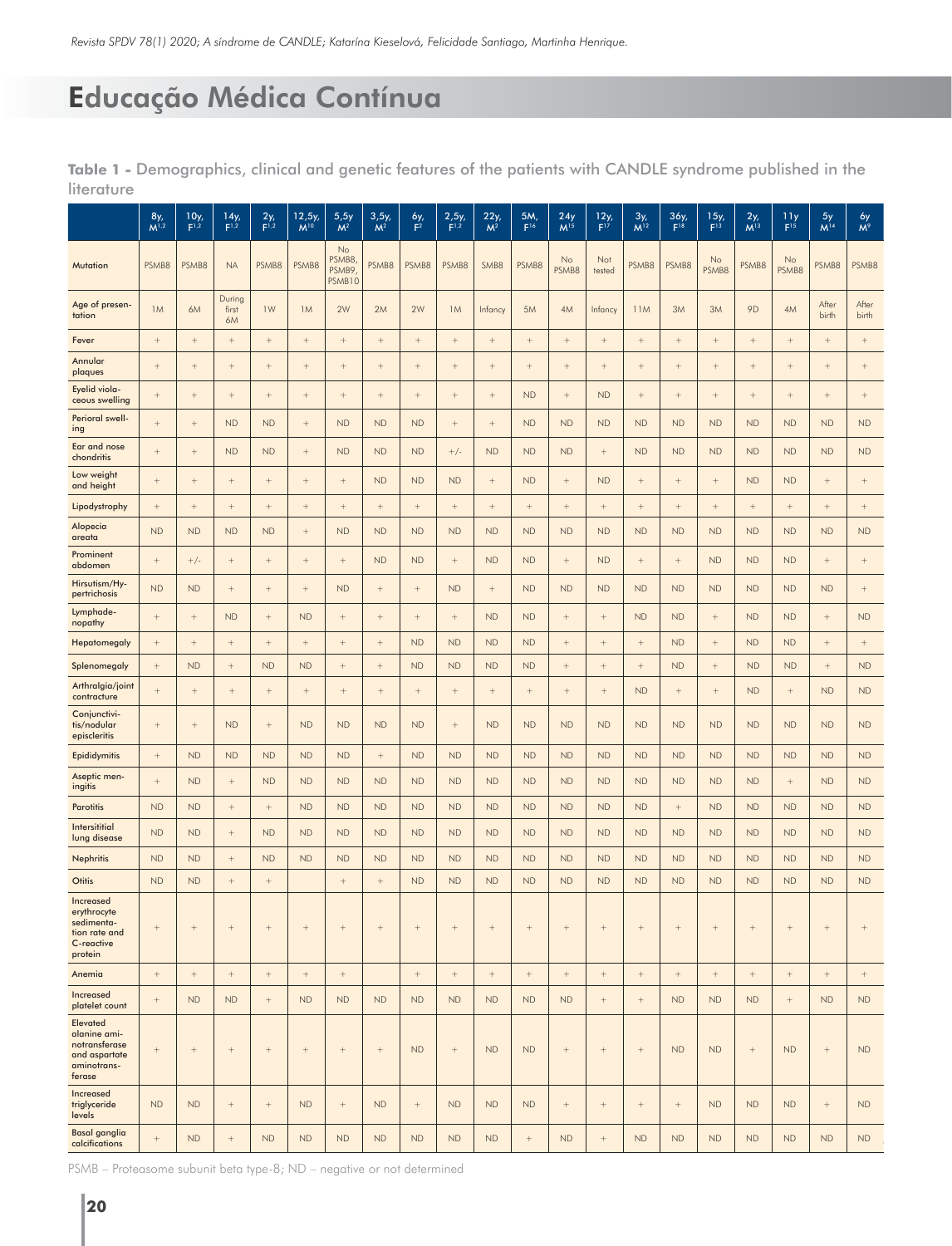

Figure 4 - Histological findings include perivascular and interstitial infiltrate composed of atypical myeloid cells, eosinophils, neutrophils and mature lymphocytes, with positive myeloperoxidase and CD68 staining.

### **DIFFERENTIAL DIAGNOSIS**

Many of the clinical features seen in CANDLE syndrome resemble other inflammatory syndromes, such as chronic infantile, neurological, cutaneous and articular (CINCA) syndrome, cryopyrin-associated periodic syndromes (CAPS) in particular neonatal-onset multisystem inflammatory disease (NOMID) and other type 1 interferonopathies.<sup>21,22</sup>

An important histologic differential diagnosis includes lymphoproliferation with cutaneous involvement as in acute myeloid leukaemia.19

#### **TREATMENT**

Patients with CANDLE syndrome respond partially to high doses of steroids, with reduction of febrile episodes, cutaneous lesions and arthralgia as well as partial or complete normalization of laboratory values. With tapering, however, rebound occurs.<sup>2</sup> Methotrexate can provide some improvement and can be considered the first line therapy.<sup>5</sup>

Corticoid-sparing agents, such as azathioprine and cyclosporine, together with non-steroidal anti-inflammatory drugs (NSAIDs), colchicine and dapsone, have not shown consistent efficacy. Some patients experienced temporary improvement with TNF-alfa inhibitors, in others exacerbation was triggered.<sup>2,5</sup>

In addition, lipodystrophy has progressed in all patients despite immunosuppressive and cytokine targeted therapy.<sup>2</sup>

The identification of type I INF as the key-molecule in CAN-DLE syndrome, permits introduction of new and more specific therapies. Accordingly, it has been proposed that blockage of IFN receptor signalling through inhibition of the Janus kinases, JAK1/JAK2, may decrease interferon production and allow corticosteroid dose reduction. Baricitinib, a JAK inhibitor, has showed promising results and there is an ongoing trial for CANDLE (ClinicalTrials.gov: NCT01724580).23-25

#### **CONCLUSION**

Recent recognition of CANDLE syndrome followed by intense study of published cases, allowed to gain new insights into the genetics and the pathogenesis of this syndrome. However, the clinical course and range of organ involvement vary significantly between patients and the genotype-phenotype associations of CANDLE syndrome remain unknown. Recognizing the cutaneous features with characteristic histological findings may aid for prompt diagnosis and early treatment that is key for the quality of life and survival of the affected patients. Baricitinib represents a new promising therapy along with other targeted interventional strategies that may arise with the aim of facilitating clinical management.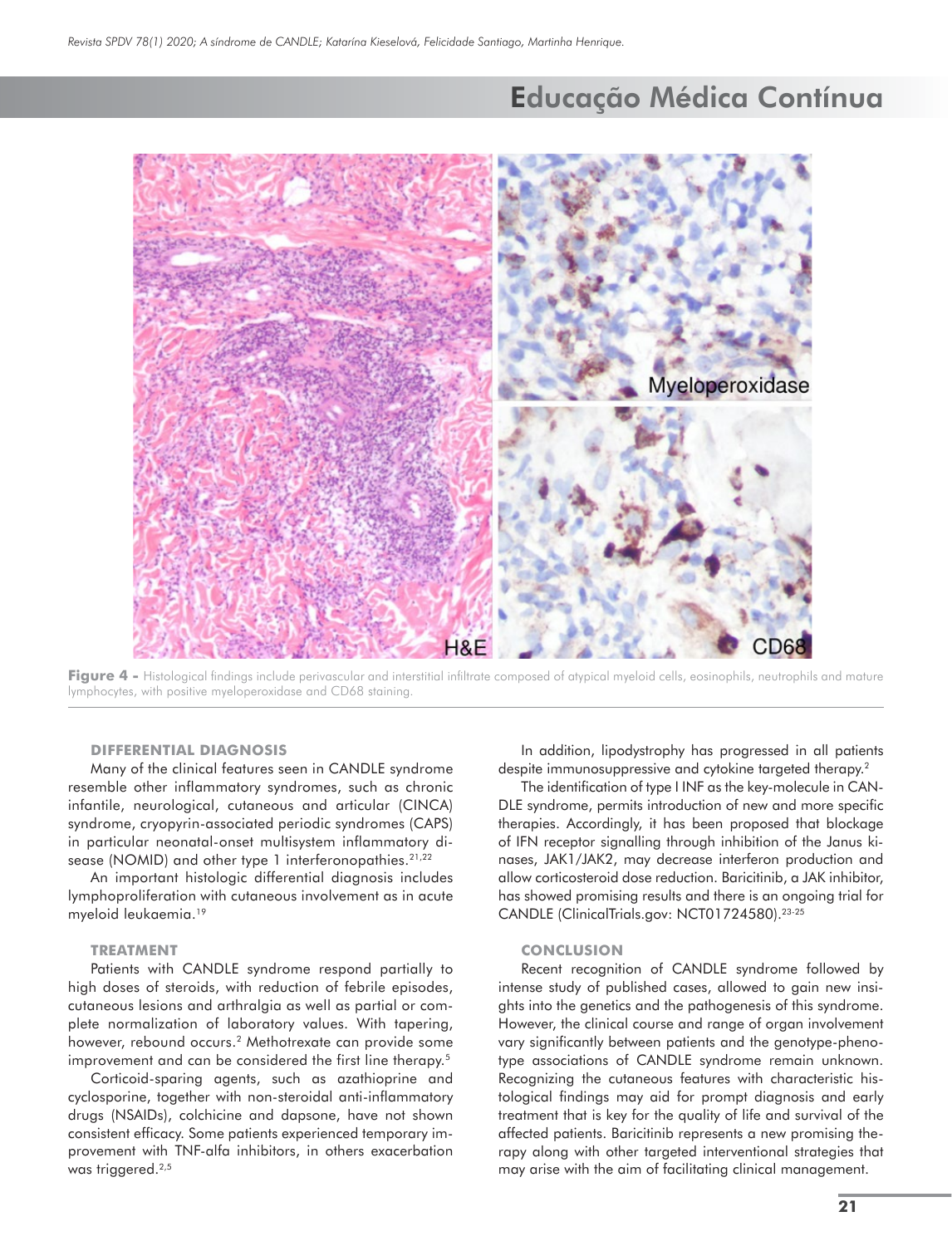### *Apresentações*

O trabalho incluído neste manuscrito foi apresentado sob forma de caso clínico na Reunião da Primavera de SPDV, 2016.

### *Presentations*

Part of the manuscript was presented as a clinical case at the Spring Symposium of the Portuguese Society of Dermatology and Venereology, 2016.

Conflitos de interesse: Os autores declaram não possuir conflitos de interesse.

Suporte financeiro: O presente trabalho não foi suportado por nenhum subsídio ou bolsa.

Consentimento do doente: Consentimento do doente para publicação obtido.

Proveniência e revisão por pares: Não comissionado; revisão externa por pares.

*Conflicts of interest: The authors have no conflicts of interest to declare.* 

*Financing support: This work has not received any contribution, grant or scholarship.*

*Patient consent: Consent for publication was obtained*

*Provenance and peer review: Not commissioned; externally peer reviewed.*

### *O* ORCID

*Katarína Kieselová http://orcid.org/0000-0002-0064-7571 Felicidade Santiago http://orcid.org/0000-0003-2402-4229 Martinha Henrique http://orcid.org/0000-0001-7506-4971* 

#### **REFERENCES**

- 1. Torrelo A, Patel S, Colmenero I, Gurbindo D, Lendínez F, Hernández A, et al. Chronic atypical neutrophilic dermatosis with lipodystrophy and elevated temperature (CANDLE) syndrome. J Am Acad Dermatol. 2010; 62: 489-95.
- 2. Liu Y, Ramot Y, Torrelo A, Paller AS, Si N, Babay S, et al. Mutations in proteasome subunit β type 8 cause chronic atypical neutrophilic dermatosis with lipodystrophy and elevated temperature with evidence of genetic and phenotypic heterogeneity. Arthritis Rheum. 2012; 64: 895- 907. doi: 10.1002/art.33368.
- 3. McDermott A, Jacks J, Kessler M, Emanuel PD, Gao L. Proteasome-associated autoinflammatory syndromes: advances in pathogeneses, clinical presentations, diagnosis, and management. Int J Dermatol. 2015;54:121- 9. doi: 10.1111/ijd.12695.
- 4. Brehm A, Liu Y, Sheikh A, Marrero B, Omoyinmi E, Zhou Q, et al. Additive loss-of-function proteasome subunit mutations in CANDLE/PRAAS patients promote type I

IFN production. J Clin Invest. 2015;125:4196-211. doi: 10.1172/JCI81260.

- 5. Torrelo A. CANDLE syndrome as a paradigm of proteasome-related autoinflammation. Front Immunol. 2017; 9;8:927.
- 6. Ferrington DA, Gregerson DS. Immunoproteasomes: structure, function, and antigen presentation. Prog Mol Biol Transl Sci. 2012;109:75–112.
- 7. Xirotagaros G, Hernández-Ostiz S, Arostegui JI, Torrelo A. Newly described autoinflammatory diseases in pediatric dermatology. Pediatr Dermatol. 2016;33:602-14. doi: 10.1111/pde.12984.
- 8. Kitamura A, Maekawa Y, Uehara H, Izumi K, Kawachi I, Nishizawa M,et al. A mutation in the immunoproteasome subunit PSMB8 causes autoinflammation and lipodystrophy in humans. J Clin Invest. 2011;121:4150-60. doi: 10.1172/JCI58414.
- 9. Boyadzhiev M, Marinov L, Boyadzhiev V, Iotova V, Aksentijevich I, Hambleton S. Disease course and treatment effects of a JAK inhibitor in a patient with CANDLE syndrome. Pediatr Rheumatol Online J. 2019;17:19. doi: 10.1186/s12969-019-0322-9.
- 10. Ramot Y, Czarnowicki T, Maly A, Navon-Elkan P, Zlotogorski A. Chronic atypical neutrophilic dermatosis with lipodystrophy and elevated temperature syndrome: a case report. Pediatr Dermatol. 2011; 28: 538-41. doi: 10.1111/j.1525-1470.2010.01163.x.
- 11. Kluk J, Rustin M, Brogan PA, Omoyinmi E, Rowczenio DM, Willcocks LC, et al. Chronic atypical neutrophilic dermatosis with lipodystrophy and elevated temperature syndrome: a report of a novel mutation and review of the literature. Br J Dermatol 2014; 170: 215-7. doi: 10.1111/bjd.12600.
- 12. Cavalcante MP, Brunelli JB, Miranda CC, Novak GV, Malle L, Aikawa NE, et al. CANDLE syndrome: chronic atypical neutrophilic dermatosis with lipodystrophy and elevated temperature-a rare case with a novel mutation. Eur J Pediatr. 2016;175:735-40. doi: 10.1007/s00431- 015-2668-4.
- 13. Al-Mayouf SM, AlSaleem A, AlMutairi N, AlSonbul A, Alzaid T, Alazami AM, et al. Monogenic interferonopathies: Phenotypic and genotypic findings of CAND-LE syndrome and its overlap with C1q deficient SLE. Int J Rheum Dis. 2018;21:208-13. doi: 10.1111/1756- 185X.13228.
- 14. Yamazaki-Nakashimada MA, Santos-Chávez EE, de Jesus AA, Rivas-Larrauri F, Guzmán-Martínez MN, Goldbach-Mansky R, et al. Systemic Autoimmunity in a Patient With CANDLE Syndrome. J Investig Allergol Clin Immunol. 2019;29:75-6. doi: 10.18176/jiaci.0338.
- 15. Tüfekçi Ö, Bengoa Ş, Karapinar TH, Ataseven EB, İrken G, Ören H. CANDLE syndrome: a recently described autoinflammatory syndrome. J Pediatr Hematol Oncol. 2015;37:296-9. doi: 10.1097/ MPH.0000000000000212.
- 16. Wang H, Das L, Tan Hung Tiong J, Vasanwala RF,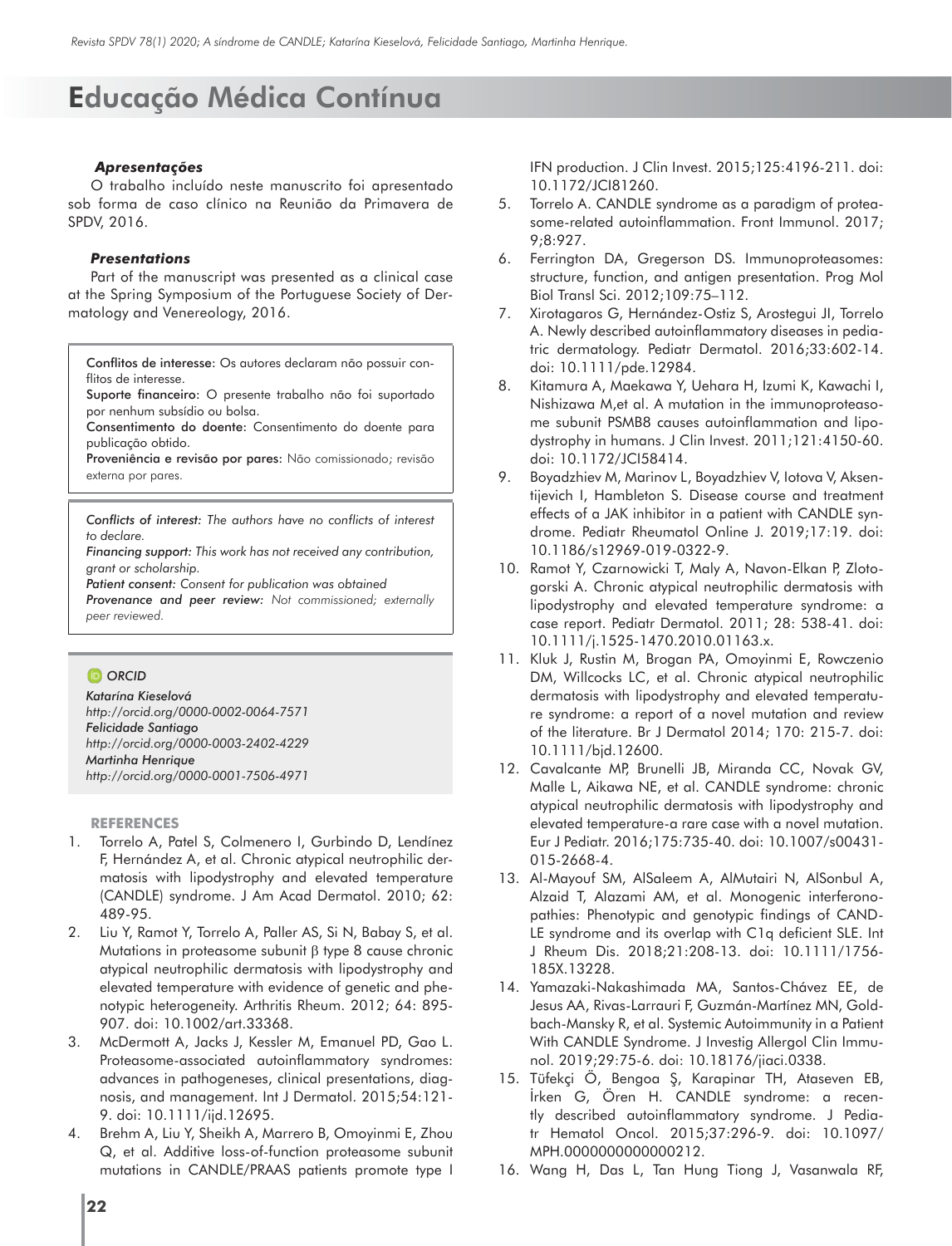Arkachaisri T. CANDLE syndrome: an extended clinical spectrum. Rheumatology. 2014;53:2119-20. doi: 10.1093/rheumatology/keu298.

- 17. Roberts T, Stephen L, Scott C, di Pasquale T, Naser-Eldin A, Chetty M, Shaik S, Lewandowski L, Beighton P. CAN-DLE syndrome: orofacial manifestations and dental implications. Head Face Med. 2015;11:38.
- 18. Kieselova K, Santiago F, Guiote V, Amado C, Henrique M. Fever, lipodystrophy and cutaneous lesions. Clin Exp Dermatol. 2017;42:939-41. doi: 10.1111/ced.13215.
- 19. Torrelo A, Colmenero I, Requena L, Paller AS, Ramot Y, Richard Lee CC, et al. Histologic and immunohistochemical features of the skin lesions in CANDLE syndrome. Am J Dermatopathol. 2015;37:517-22. doi: 10.1097/ DAD.0000000000000340.
- 20. Shwin KW, Lee CR, Goldbach-Mansky R. Dermatologic manifestations of monogenic autoinflammatory diseases. Dermatol Clin.2017; 35:21-38. doi: 10.1016/j. det.2016.07.005.
- 21. Marzano AV, Damiani G, Genovese G, Gattorno M. A

dermatologic perspective on autoinflammatory diseases. Clin Exp Rheumatol. 2018;36 :32-8.

- 22. Eleftheriou D, Brogan PA. Genetic interferonopathies: An overview. Best Pract Res Clin Rheumatol. 2017;31:441- 59. doi: 10.1016/j.berh.2017.12.002.
- 23. Montealegre G, Reinhardt A, Brogan P, Berkun Y, Zlotogorski A, Brown D, et al. Preliminary response to Janus kinase inhibition with baricitinib in chronic atypical neutrophilic dermatosis with lipodystrophy and elevated temperatures (CANDLE). Pediatr Rheumatol. 2015;13(Suppl 1):O31. doi: 10.1186/1546-0096-13-S1-O31
- 24. Sanchez GAM, Reinhardt A, Ramsey S, Wittkowski H, Hashkes PJ, Berkun Y, et al. JAK1/2 inhibition with baricitinib in the treatment of autoinflammatory interferonopathies. J Clin Invest. 2018;128:3041-52. doi: 10.1172/JCI98814.
- 25. Jabbari A, Dai Z, Xing L, Cerise JE, Ramot Y, Berkun Y, et al. Reversal of alopecia areata following treatment with the JAK1/2 inhibitor baricitinib. EBioMedicine. 2015;2:351-5. doi: 10.1016/j.ebiom.2015.02.015.